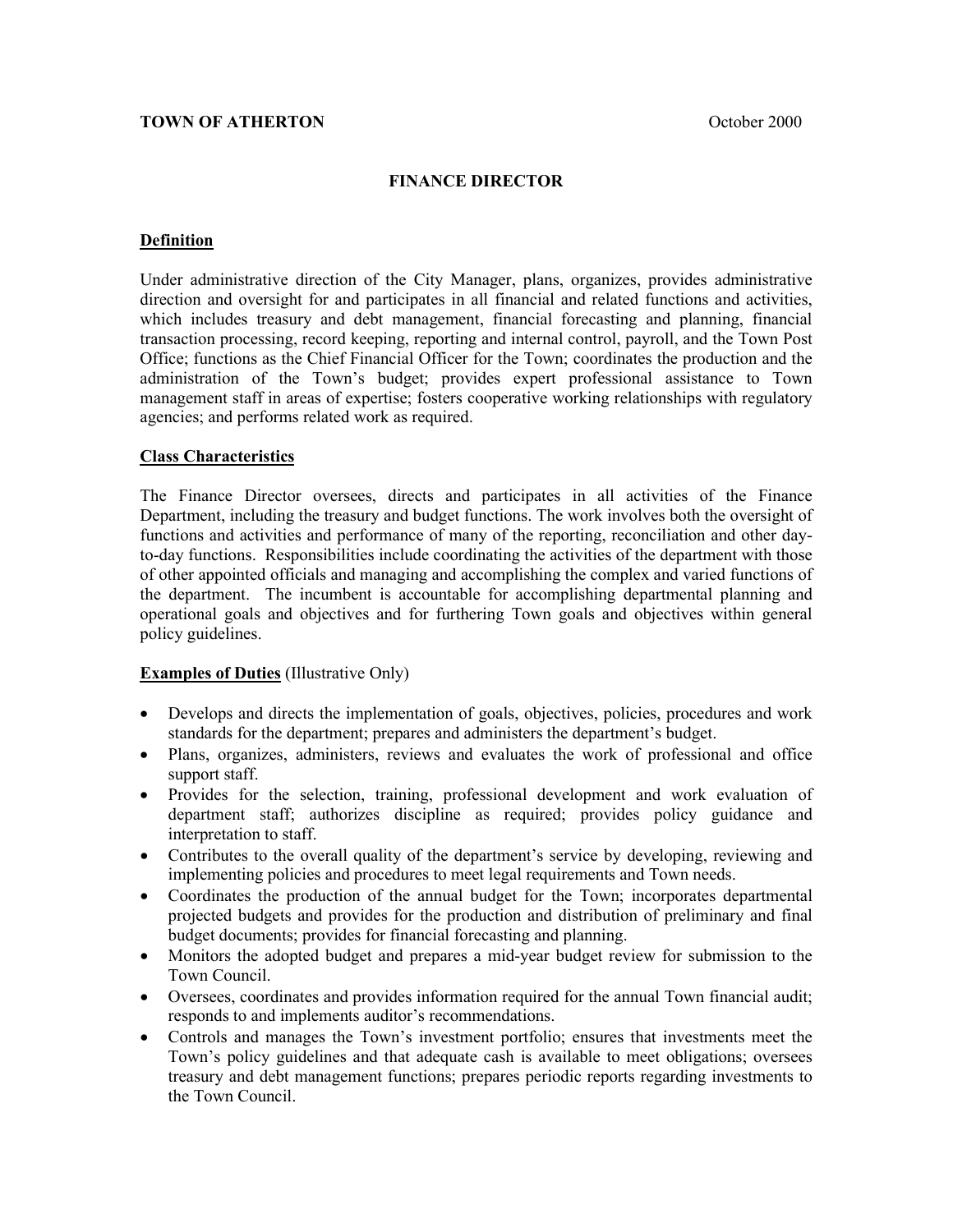Finance Director Page Two

- Prepares or directs the preparation and reconciliation of journals, ledgers and other accounting records; prepares or directs the preparation of records and reports for submissions to various regulatory and other governmental agencies.
- Oversees business license, accounts receivable, accounts payable, payroll and other financial functions of the Town; directs the activities of public services staff at the front desk and the operation of the Town Post Office.
- Prepares and directs the preparation of a variety of written correspondence, reports, procedures, ordinances and other written materials.
- Maintains and directs the maintenance of working and official departmental files.
- Monitors changes in laws, regulations and technology that may affect departmental operations; implements policy and procedural changes as required.
- Provides technical advice to Town's management and Town Council in Town financial and accounting matters.
- Develops and implement internal control procedures.

# **Qualifications**

## **Knowledge of:**

- Principles and practices of public agency finance, including investment, treasury, general and governmental accounting, auditing and reporting functions.
- Principles and practices of public agency budget development, administration and accountability.
- Information technology hardware and software, particularly as related to financial and administrative functions.
- Administrative principles and practices, including goal setting, program development, implementation and evaluation and supervision of staff, either directly or through subordinate levels of supervision.
- Applicable laws, codes and regulations.
- Techniques for effectively representing the Town in contacts with governmental agencies, community groups and various professional, regulatory and legislative organizations.
- Techniques for dealing with a variety of individuals from various socio-economic, cultural and ethnic backgrounds, in person and over the telephone.

## **Skill in:**

- Planning, organizing, administering, coordinating, reviewing, evaluating and personally participating in a comprehensive public agency financial management program.
- Maintaining an effective investment portfolio within the guidelines established by the Town.
- Maintaining accurate financial records and preparing clear and accurate reports for informational, auditing and operational use.
- Administering programs and the work of professional and office support staff
- Selecting, training, motivating and evaluating the work of staff.
- Providing for the training and professional development of staff.